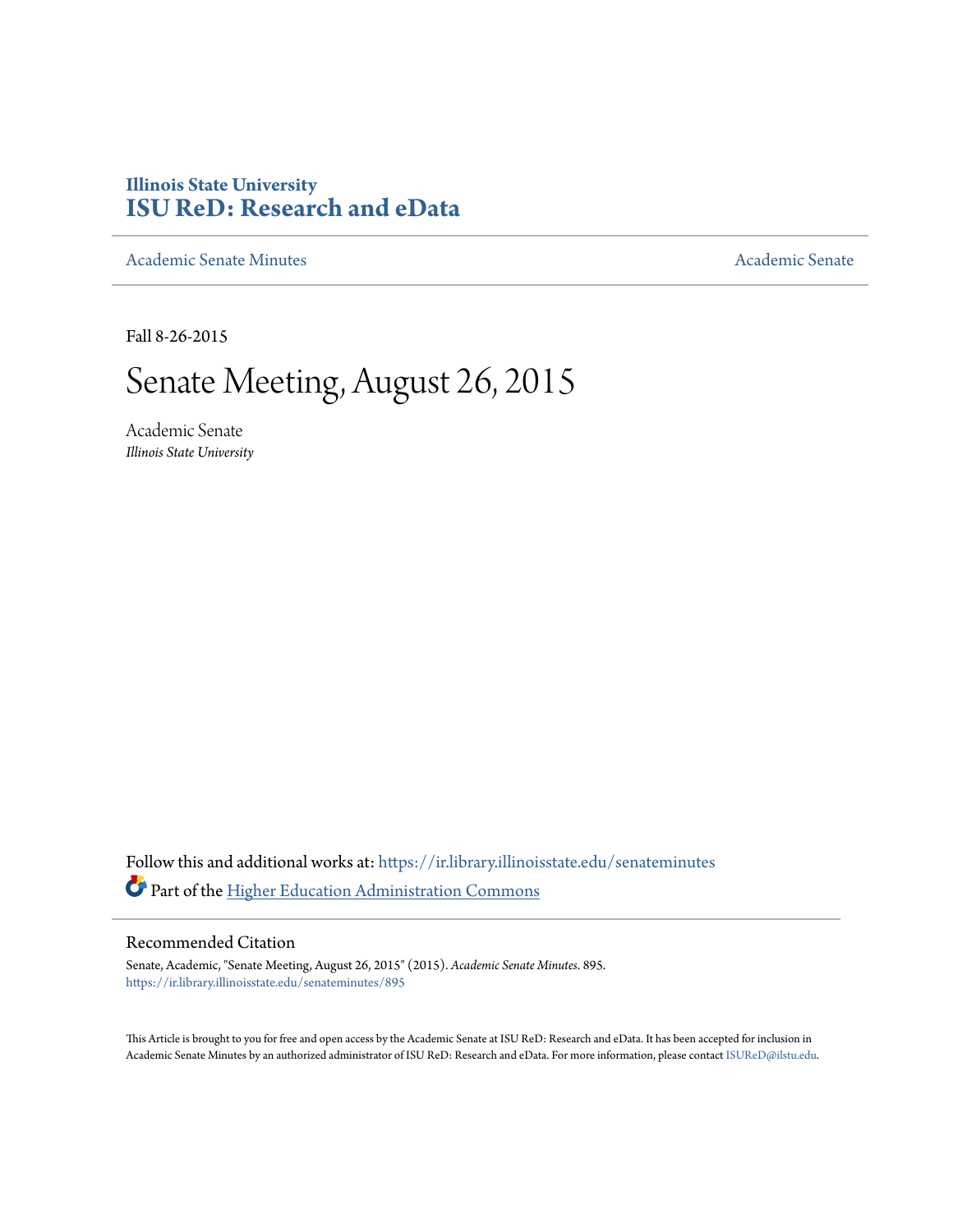## **Academic Senate Minutes August 26, 2015 (Approved)**

#### *Call to Order*

Chairperson Kalter called the meeting to order.

#### *Roll Call*

Secretary Lonbom called the roll and declared a quorum.

#### *Approval of Minutes of May 6, 2015*

**Motion XLVI-4:** By Senator Lin, seconded by Senator McHale, to approve the minutes. The motion was unanimously approved.

#### *Chairperson's Remarks*

**Senator Kalter:** Welcome! Welcome to all our new Senators and welcome back to our continuing Senators! There is activity and ferment in the air. As a university, we are going to face a lot of challenges this year, but I also sense strongly that we're going to rise to those challenges and accomplish a lot. As a governing body, we are starting our business early and it promises to be an active and productive year, and I hope therefore a satisfying one.

On the docket for this year: tonight, in fact!...we will be seeing tonight several policies that the Academic Affairs Committee passed late last spring, as well as an item on changes to Academic Progress Alert grades, and everybody's favorite, the Academic Calendars! The Protection of Minors policy was revised over the summer and is almost ready to come back to the floor. We'll be looking at Financial Exigency policies and long-range financial planning; revised college bylaws from the College of Applied Science and Technology, College of Education, and Milner Library; textbook affordability; improvements in Library Committee membership; the Academic Impact Fund; the Sick Leave policy; and the Academic Freedom, Ethics, and Grievance policy. We'll have ongoing items of interest, such as edTPA and the much-needed, enhanced communication between the Council for Teacher Education and Senate communication on that exam and other education issues, as well as continued contemplation of how best to resolve some MW/MWF/TR scheduling conflicts. And, as the faculty Senators know, this year is the regularly scheduled 5-year-cycle review of Appointment, Salary, Promotion and Tenure policies, so the Faculty Caucus can look forward to lively debate on those suggested revisions from the University Review Committee. A slideshow with some of our other cherished ambitions is posted on the Provost's website under the "Professional Development: Administrator's Retreat" tab, from an early August meeting of the department chairs, school directors, deans, and other administrators that I attended.

I wanted to thank President Dietz and his wife Marlene for inviting us to the lovely reception and to Janet Krejci and Jay Groves for hosting it in the Dietz's absence. It is a wonderful tradition to begin the first Senate meeting of every year with a gathering at the University Residence.

On behalf of President Dietz, I have been asked to formally announce that we will be conducting a search, beginning this fall, for the Vice President for Student Affairs.

Searches for vacant administrative positions described in our Administrator Selection policy begin when the President or his/her designee officially announces to the Academic Senate that a vacancy has occurred or will occur. The Senate office has contacted the faculty to call for nominees for the search committee which will be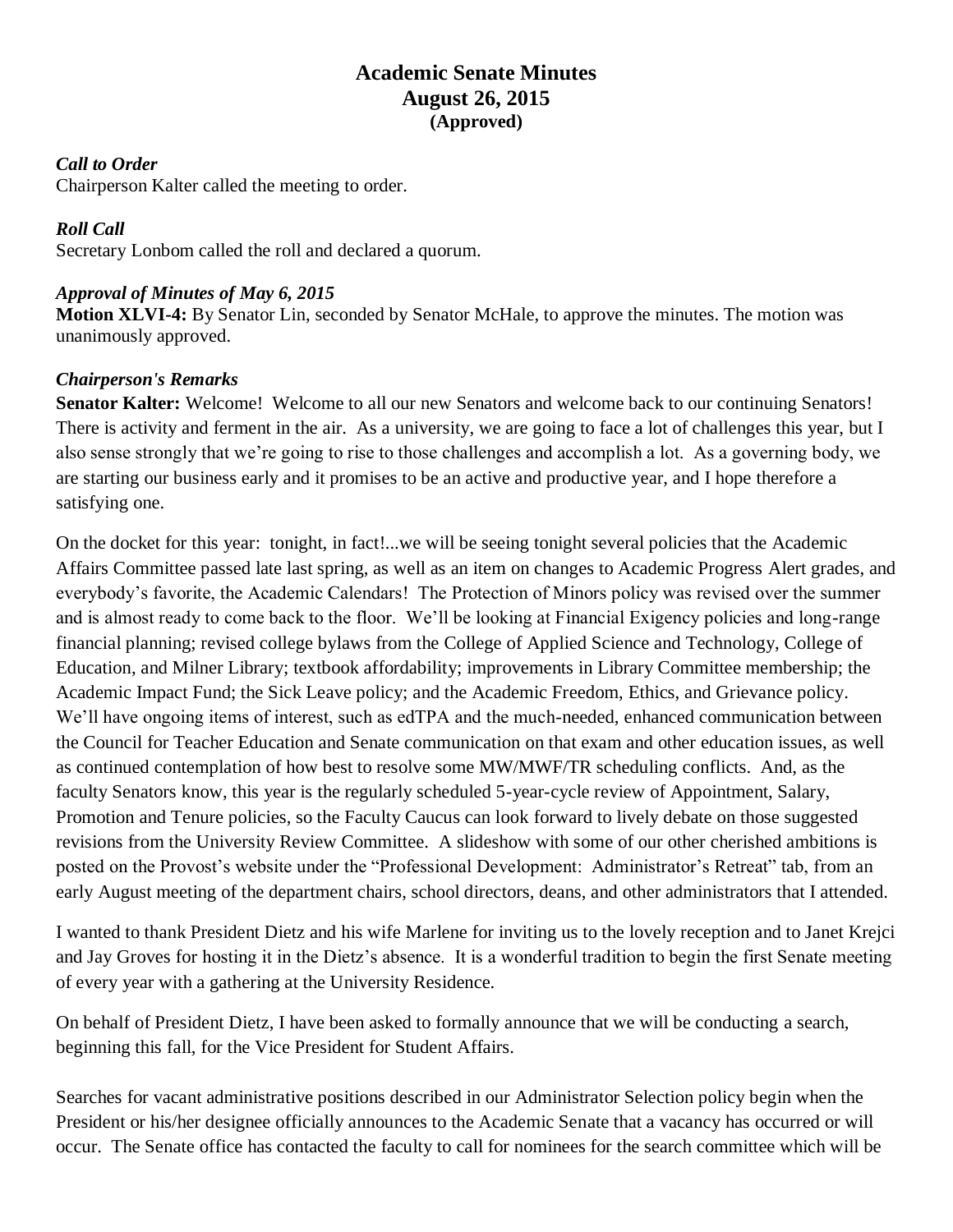formed under the auspices of the Panel of Ten. That search committee consists of four faculty members, five students, one civil servant, one administrative professional, an administrator who serves as secretary, and a fifth faculty member from the Panel of Ten who serves as chair.

I would like to thank Cynthia James for all the hard work that she did over the summer (and does over every summer) closing out last year, tying up loose ends, and getting us prepared for this coming year.

One of the items Cynthia takes the lead on is organizing the meetings of the Council of Illinois University Senates. This is an all-day meeting attended by the chairs of public university Senates across the state to discuss shared governance in the state. Illinois State will be hosting this semester's meeting on Friday, September 11, from 10 a.m. to 3:30 p.m., probably in Founder's Suite. You are invited to attend all or part if you are interested.

I hope and trust that shared governance has been occurring on the department and college level with respect to budget planning. Provost Krejci and I discussed earlier in the week the three areas where faculty, students and staff can contribute their ideas: expressing concerns about things that might be cut; offering suggestions as to things that perhaps ought to be cut; and offering ideas as to where we should be investing more of our monies for the future. Please let us know if you or your constituents have not found an outlet for your wish to participate in the shared governance around budget planning.

Tonight we are going to have a "double session" of administrator's remarks. I have asked the Vice Presidents, the Deans' Council representative, and the Chairs' Council representative, to update us on where we are now in our budget cutting scenarios, and invited our Vice-Chair Ryan Powers to contribute any comments or observations he might have from the student side. We will hear all those reports first, holding questions until everyone has had a change to report, and then have a Q&A just about the budget. Following that, the Vice Presidents will give us their other updates. I will again hold questions until the end. I understand that there is much interest for that Q&A session in receiving some answers about the new student computer system, so we have invited some experts to assist the Provost and Vice President Alt with those queries. Please also remember that the regular "ticket" system that we have for faculty, staff and students to submit any very specific questions and problems should be used, in order to focus the attention of the Campus Solution teams on the highest priority issues first: for faculty and academic staff, those are in the colleges; for students, it is the HelpDesk. Please remind your constituents to use those resources. I'd like to make a special mention of our advisors, and Jess Ray's team, who have been performing heroics all summer and who will be doing so all fall to address glitches that we are identifying in the system.

I have one final chairperson's remark, but I will reserve it until the end of our meeting tonight.

### *Student Body President's Remarks*

**Senator Powers:** Tomorrow, Festival ISU is taking place on the quad from 10:00 a.m. to 3:00 p.m. Success Week, I hope all of you here are following that new policy. If you are not, please do so. Please inform your colleagues to start following that policy. We have already had some troubles, so please inform the faculty about that policy and how much it means to students to have that week off so that they can do better on the finals.

This year, SGA will be doing the "It's On Us Campaign". Senator Kendrick will be leading the committee for that. The campaign is a campaign against sexual assault on college campuses. Hopefully we will be having our first event mid-September and we will be discussing resources available to students and what they should do if they feel they have been sexually assaulted. Please let your students know about this event and if you have any suggestions for us, please contact Alita or me.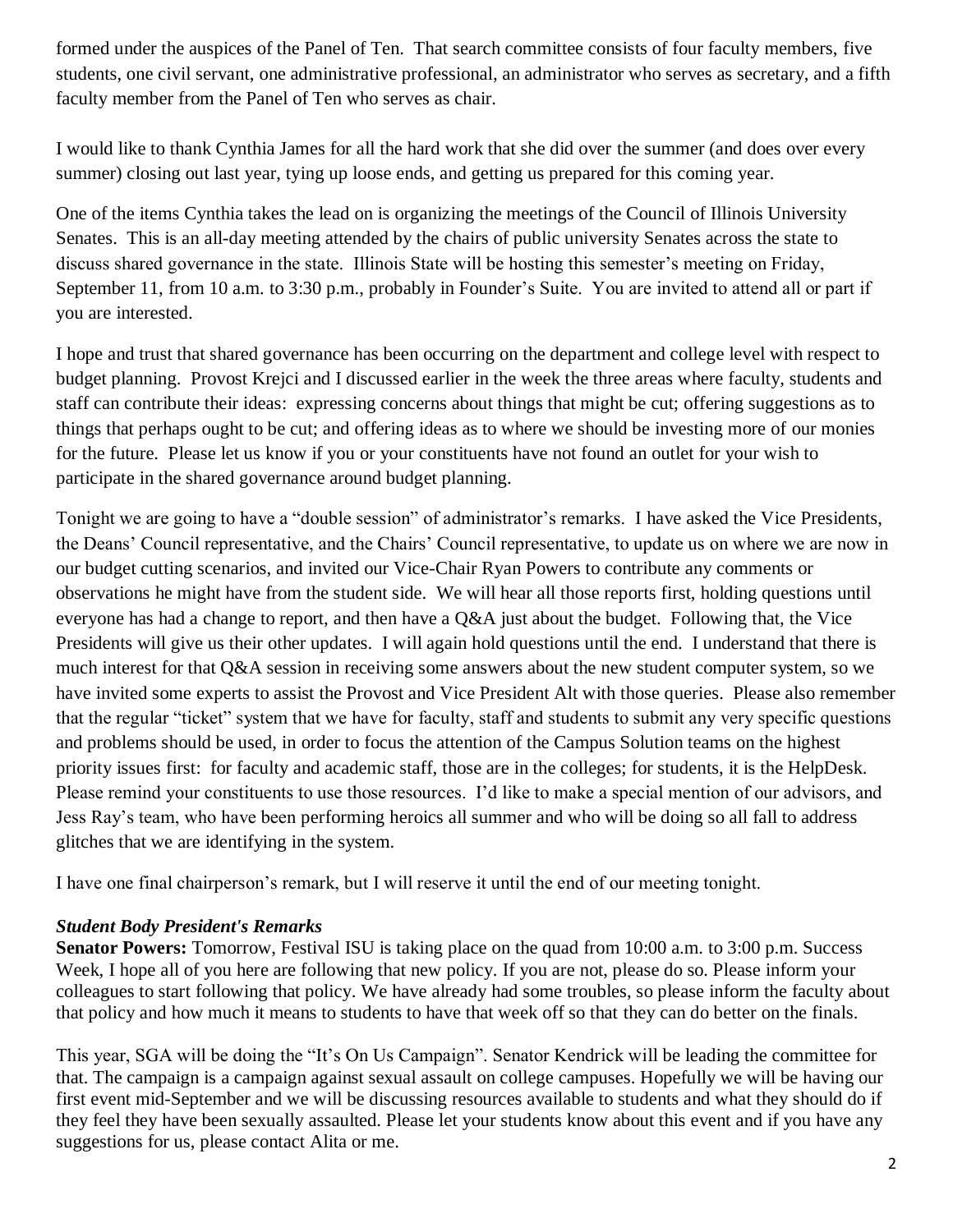I will be working a lot on textbook affordability. Hopefully, we will be creating a new Textbook Affordability Committee that is an External Committee to the Senate, but there will be more information to come.

#### *Budget Session (Dean McKean, Chair of Chairs Council Jeff Clark, Vice Presidents)*

Senator Alt: I have been asked to give an overview of the budget. As I read some remarks that President Dietz sent as an introduction to that, I am going to be passing around a handout. President Dietz could not be with us tonight, but he wanted to provide comments that he wanted me to read:

"Unfortunately, I cannot be with you tonight given my attendance at a funeral service for a family member. Regarding the continuing budget impasse in Springfield, very little has occurred since I communicated to the University community in early July. Governor Rauner's original budget proposed a 31.5 percent appropriation reduction for public universities. Later, the General Assembly approved a budget including an 8.6 percent reduction in higher education appropriations. The Governor promptly vetoed that budget, and we have remained in limbo ever since.

Illinois State has created three budget cut scenarios reflecting a 31.5% reduction, a 20% reduction, and a 10% reduction as requested by the legislature. I presented these scenarios last spring during appropriation hearings in Springfield. In May we also presented two tuition enhancement scenarios to the Board of Trustees, which resulted in a 3% increase in tuition. It is the tuition income that is providing most of the funding for the operation of the University at this point. In addition, we are still continuing to collect payments from the state for the FY15 fiscal year and that is a good sign that some money is flowing, but the amounts are modest. We have not implemented any overall cuts to the budget at this point because we do not have a figure that has been provided to us. While we wait for a fiscal year 2016 budget to be approved—Illinois State will continue to operate normally. Faculty and staff will continue to be paid, and the University will continue to fulfill its mission and provide our normal complement of services.

We are continuing to monitor hiring. Department heads, deans, and vice-presidents must review and approve the hiring vacant positions and I personally review each hire. Most hiring has been for faculty to teach classes and staff grant-funded projects. We will continue to closely monitor these requests. In addition, Jonathan Lackland, our Director of State Relations, and I are in constant contact with legislators advocating for funding for Illinois State University. Just last Friday we met with a key legislator, and I am in touch regularly with Representative Dan Brady. I am also the convener of the presidents and chancellors of the public universities in Illinois and we hold conference calls weekly to keep each other informed.

While we have input into what happens in Springfield, we cannot control the process nor the outcome. What we can control is our performance and our attitude, and thus far we have performed terrifically. Our planning processes are in place and we have a positive attitude about the future of Illinois State. Our strong enrollment and conservative spending allow ISU to be in a strong fiscal position compared to other institutions in the state.

I do think it is important to educate each other about the various sources of revenue the University has at its disposal as there are restrictions on many of the accounts that sometimes limits our flexibility. Nevertheless, the "color of money" presentation hopefully will provide insight into our overall budget. I am sure that Vice-President Alt will not only provide good information but also be able to answer questions. Thank you."

(Senator Alt Continued) As a public university, we don't have the flexibility that a lot of private institutions may have on how we spend our money. Private entities can co-mingle their funds and pay their bills in many ways, but a public university is restricted in many ways. That restriction is tied to where the money comes from. This graph shows the major sources of money. 43% is the Income Fund, where most of our money comes from, which is primarily the tuition. The other large funding for General Revenue, 17%, is our state appropriation. Combined, those are our General Revenue Budget. Years, ago that percentage was much larger and tuition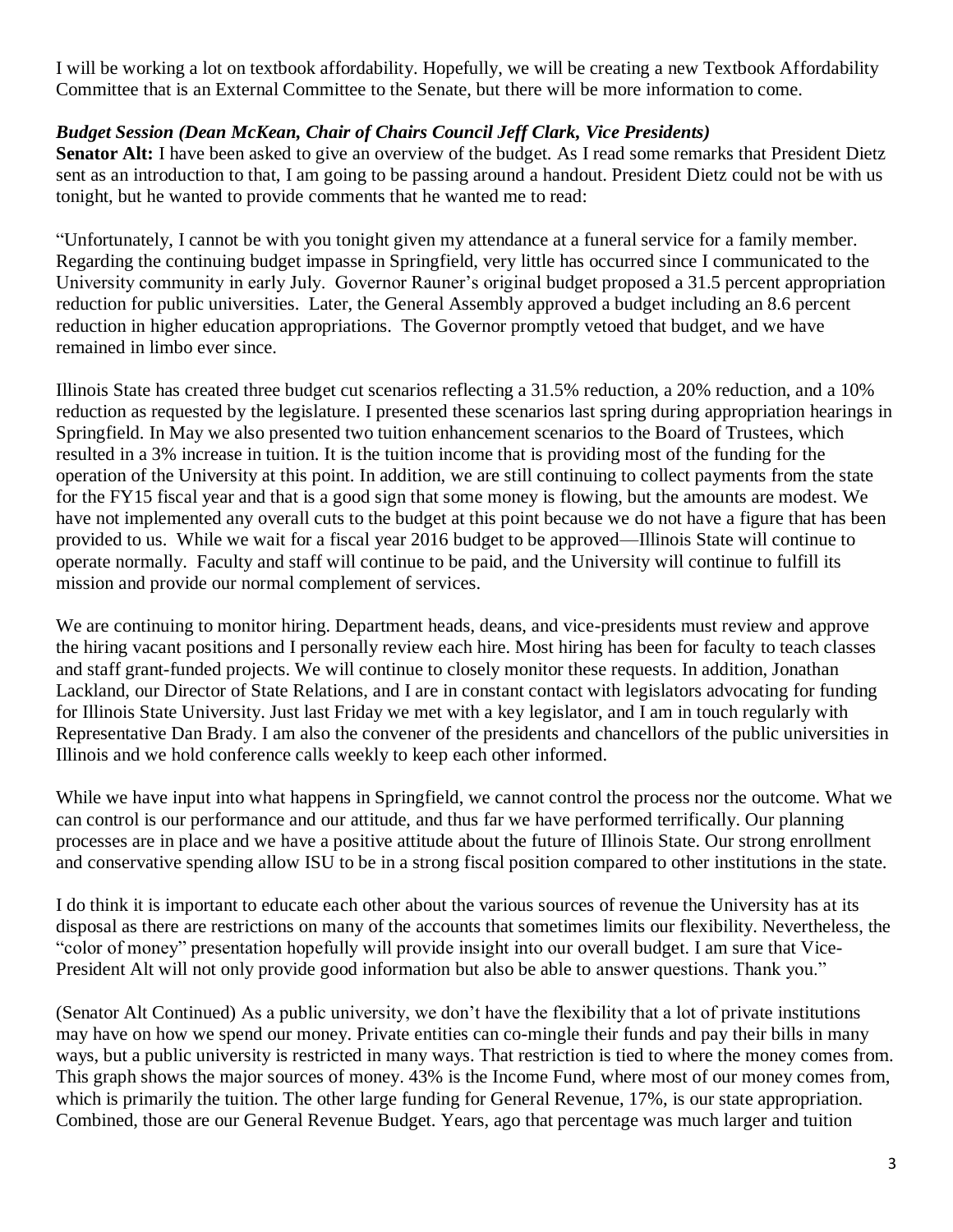much lower, but as a result of the state reducing their funding of higher education, more of that is now being covered by tuition.

The other sources of funding are the Auxiliary Operations. That provides student services that are not academically related. One of those would be housing. The university funds those from the fees we charge for the use of the facilities. The other two categories are other local funds and that would be user fees. An example of that would be our health services fee, our athletics fees. Finally, \$27 million is our grants and contracts. Those are primarily research and other public service funded activities. The state restricted our funds so that we can only use those funds for which the funds were collected. If we charge someone for room and board, we can't use that for recreation. It can't be used in the General Revenue side of campus. We are obligated to use the grants for activities such as research.

This is how we spend our money. The 35% is for instruction. Our other mission is for the organized research and public service and academic support. A good example of academic support is Milner Library. Just about half of our expenditures is for the academic functions of the university. \$59 million is spent to maintain our facilities. We have assets in excess of \$700 million. Just under \$500 million of those are in facilities and equipment. You can imagine how much it takes to maintain those facilities.

In addition to the academic services we provide, we provide a great deal of student services with the fees we charge students. Health services, financial aid, advisement would be in that category. Bond services, which is borrowed money, operates the residence halls, Bone Student Center, parking and other things of that nature. There is a small portion that we spent for debt retirement. Finally, we spent about \$27 million in institutional support and that would be the broad services for supporting the campus at large—things like HR, technology, the president's office.

The area that is on the block as far as reductions is the appropriation. That is where the state's proposal is currently between the 8.6% that the General Assembly has recommended and the 31% that the governor has recommended. That is unsettled at this point. So the reductions have to come somewhere in the General Revenue area. 67% of it is in personal services where people are our biggest percent. We also spent about 15% of our budget in goods and services that we have to hire from the outside. That's where we pay for utilities, paper products, legal fees, etc.

\$15.4 million is for financial aid. So in addition to the scholarship money that is awarded by the Foundation, in addition to the tuition waivers, we award cash awards out of our General Revenue Fund. Finally, the permanent improvement section, the 4% of the General Revenue budget—in addition to maintaining our facilities, we have to extend the life by making permanent improvements.

In February, we are responsible for submitting a large amount of budget related, and even operational, information, about the university to the Budget Office and the General Assembly. In February or March, the governor proposes his recommendations for the budget. That's when we would find out what his funding levels would be for higher ed. That's when he announced the 31% proposal for FY15. In March and April, the General Assembly hears testimony from universities about the financing needs and our appropriation request. In a typical year, it is decided by May; the governor and the General Assembly will come to an agreement on an appropriation budget and then we will know what our appropriation is and the Board will set tuition. We are almost at September 1 and there is no budget.

All we know is that our budget reduction will be between 8.6 and 31% and all we can do is plan for that. Since the state is only giving us \$74 million in direct dollars, that means that that reduction could be anywhere from \$7 million to \$23 million in reductions.

**Provost Krejci**: I can give you an update of what we have been doing in Academic Affairs. When the governor was elected and gave his budget address in February, we realized that there might be a slight rescission, about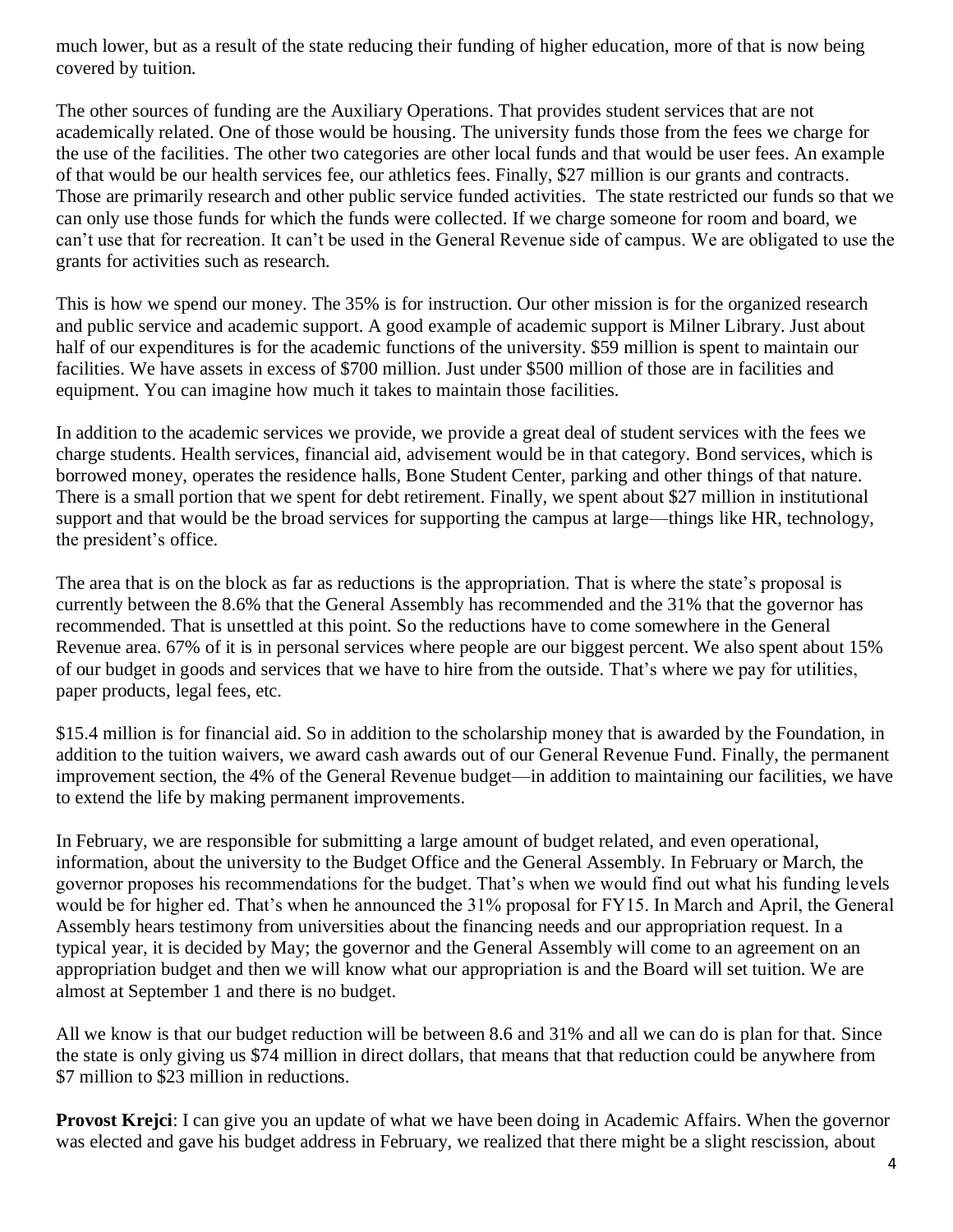2.25%. We looked at the units and we did not want them affected by the FY15 rescission, so the Office of the Provost looked at our temporary monies and paid that bill without asking any units to give up any of those monies. When the legislators were asking where would we get that money, we asked all deans to work with their units and say if we were to have these scenarios, what would that look like. Greg Alt said this is what I can do to protect the units. He took centrally much of those potential cuts and let us know what he would be asking from the divisions. We knew that we would not have a budget by July 1, so we asked the deans to look at their scenarios a little closer and Greg Alt looked more carefully and gave us some reduced numbers. We said we are protecting our faculty and staff at all costs, which was the president's concern as well. We are protecting instruction and anything that is mission critical. We stand ready with scenarios.

**Senator Paterson**: The mission of Student Affairs is a little different in how it operates and where the funding comes from. About 6% of our budget is General Revenue dollars. Most of that is tied up in the university police, student counseling and Disability Concerns. Another 20% is in agency funds. Those are the dollars that come directly from the student fees. About 74% of our budget is in those auxiliary areas, which we call bond revenue. Auxiliary areas would be housing, dining, student fitness center and the Bone Student Center. We recognized and discussed as a group of vice presidents and with President Dietz last year what our funding needs might be, so we needed to increase tuition as much as we could while still being affordable. We made a decision to reduce the housing and student fee recommendations that came from those two committees, to hold room and board rate at the rate of the previous year, with the exception of Cardinal Court. We also made a decision to increase student fees at just 1%.

We looked at where there might be ways we can save money. We want to support those areas that are General Revenue funding and support the rest of the university. We have reduced some of the operating expenses, reduced equipment expenditures, travel, contractual expenses. We are reviewing vacant positions and only filling those that seem to be essential. We were able to do some shifting within the legislative audit guidelines.

**Senator McKean, Dean of College of Business:** Collectively as deans, we are so thankful to the administration that the colleges were shielded from the full force of the potential rescission that we are planning for. All of the colleges are different budgetarily. Some use centralized budgeting; others use decentralized budgets. My comments are going more towards the centralized budgeting in the College of Business. In January, we were asked to undertake different scenario in terms of rescissions. I assembled the leadership team and we made plans based on our priorities. With a centralized budget, the college is shouldering a large percent of any potential rescission and the individual departments had a smaller percentage. When the governor proposed the 31.5% rescission, we were asked to think very strategically and keep in mind the central mission of the university of instruction, faculty, students. In the June/July framework, we were asked to perform the exercise again. We took that as being very conservative in this fiscal year going forward with July 1 so that we would have a plan in place.

**Senator Clark, Chair of Chairs Council**: The appreciation of the chairs and directors of not having to deal with the rescission this past year was recognized and we all benefited from that. We were asked to look at each of our departments and schools given a certain percentage of cut and provide scenarios for each of those as well as what would be the long-term impact on students and faculty. Eventually, we were asked by our deans which of these would be your top priorities. We met again in July with a little more specifics. Our college's approach was not necessarily to look across the board at all of the units, but more at which departments and schools would best be able to have more flexibility. The directors and chairs have a clear idea about what kind of response would happen and are prepared to make a fairly quick response when there is a clearer picture about what the budget would be. Chairs and directors have shared this information with their faculty in their fall faculty meetings.

**Senator Powers**: It is very irresponsible for the state not to have a budget by September. I just hope when the budget cuts do come, and I hope that they are not too big, that the students are not looked at to fill in the holes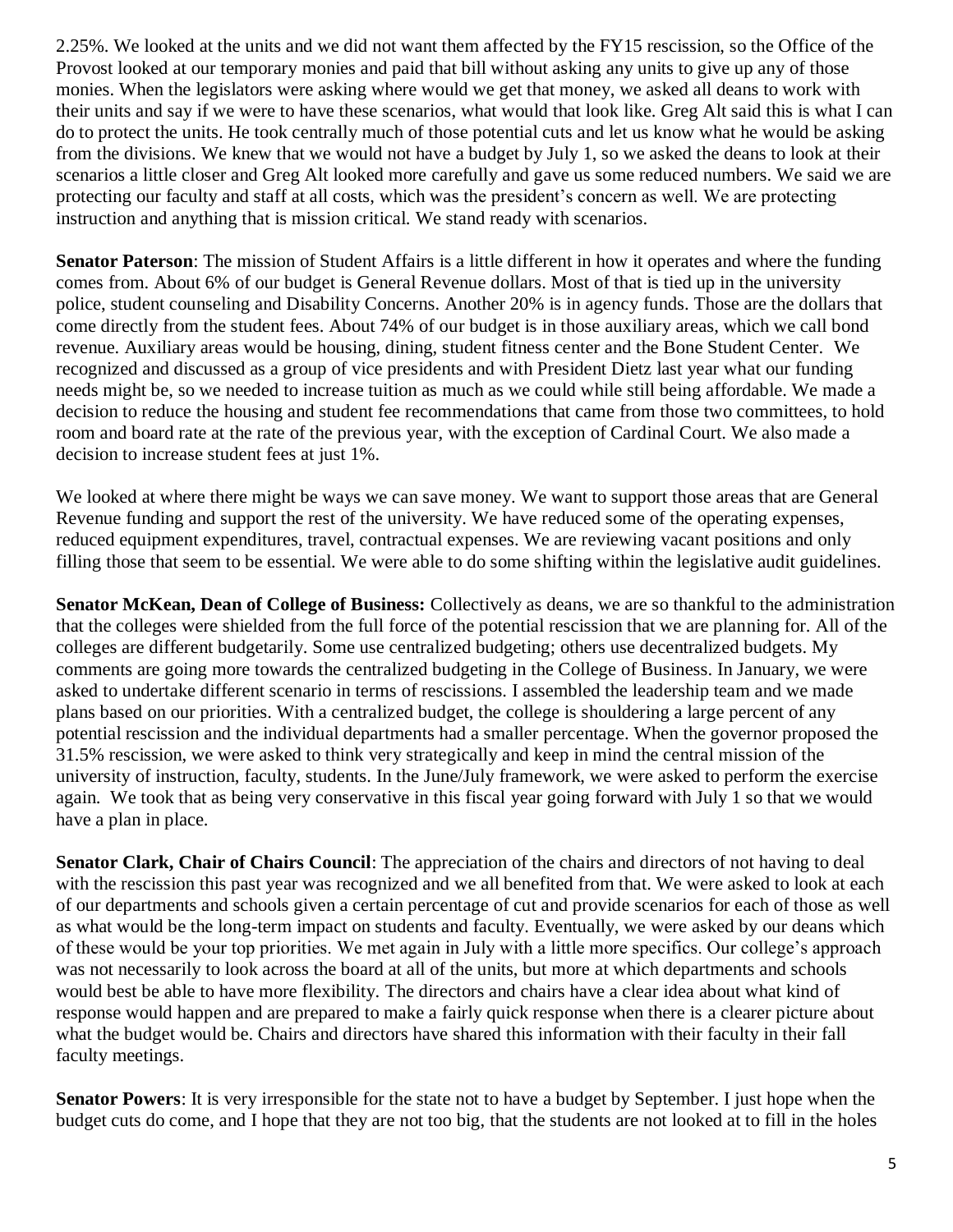with tuition hikes, but a good mix of budget cuts and tuition hikes. I understand that we do have to pay the bills, so students will have to take a little blow but hopefully not the complete blow.

**Senator Cox**: In the absence of a state budget, have the chairs agreed to share with their faculty the various scenarios?

**Senator Clark**: I don't know if that is something that has been discussed with all chairs and directors. It may not necessarily be true in all cases, but that was the scenario in my experience.

**Senator Daddario**: So if we request to see them from the deans, we would be able to take a look at the scenarios that were run?

**Senator McKean**: I can only speak for the College of Business in terms of that. The College of Business has an opening faculty meeting where all faculty and staff have been invited to that. During that open faculty meeting, I did share information in terms of priorities that we would have in COB and what things would be at the top of our list and what things that were not as high a priority. Every faculty member in the College of Business has access to that information. I cannot speak to the other colleges.

**Senator Troxel**: Where do these big donations fall in the revenue stream?

**Senator Alt**: The Foundation is a separate entity from the university, so these donations all go to the Foundation, which is governed by its own board. They make their distributions according to their own policy.

**Senator Troxel**: Is that typically scholarships?

**Senator Alt**: A lot of them are earmarked for scholarships. Some are for endowed chairs. Then they have their distribution of the endowed fund, which is about 4.5%. The primary gifts go to academic programs, primarily scholarships.

**Senator Winger**: We have not received our appropriation from the state, so what are we running on currently and at what point is that money needed for the General Revenue?

**Senator Alt**: In 1997, we were allowed to retain the tuition fund locally. Therefore, we collect that and pay the bills ourselves rather than sending it to the state. So that is what we are running on until we get the appropriation paid later. How long? We have planned for this scenario coming about since the fiscal crisis with the state. We have always been prepared for some kind of mid-year rescission. So we have held back and built up some kind of contingency. We are confident that there is no concern this fall. The next tuition round comes in January, so we are confident that we are going to maintain this for several months. I would say that approximately we are good through the spring semester.

### *Administrators' Remarks*

• *President Larry Dietz – Absent*

### • *Provost Janet Krejci*

**Provost Krejci:** I, too, have some remarks from President Dietz for his administrative remarks:

"Despite the lack of a fiscal year state budget, Illinois State University is off to a fantastic start. We won't have official numbers for a couple of weeks, but I can tell you that we have once again enrolled a large, diverse and academically motivated freshman class. Last year, we set a 25-year high for new freshman, and although I can't guarantee we will reach that mark again, I do think we will be close, and our overall enrollment will remain consistent with the last several years.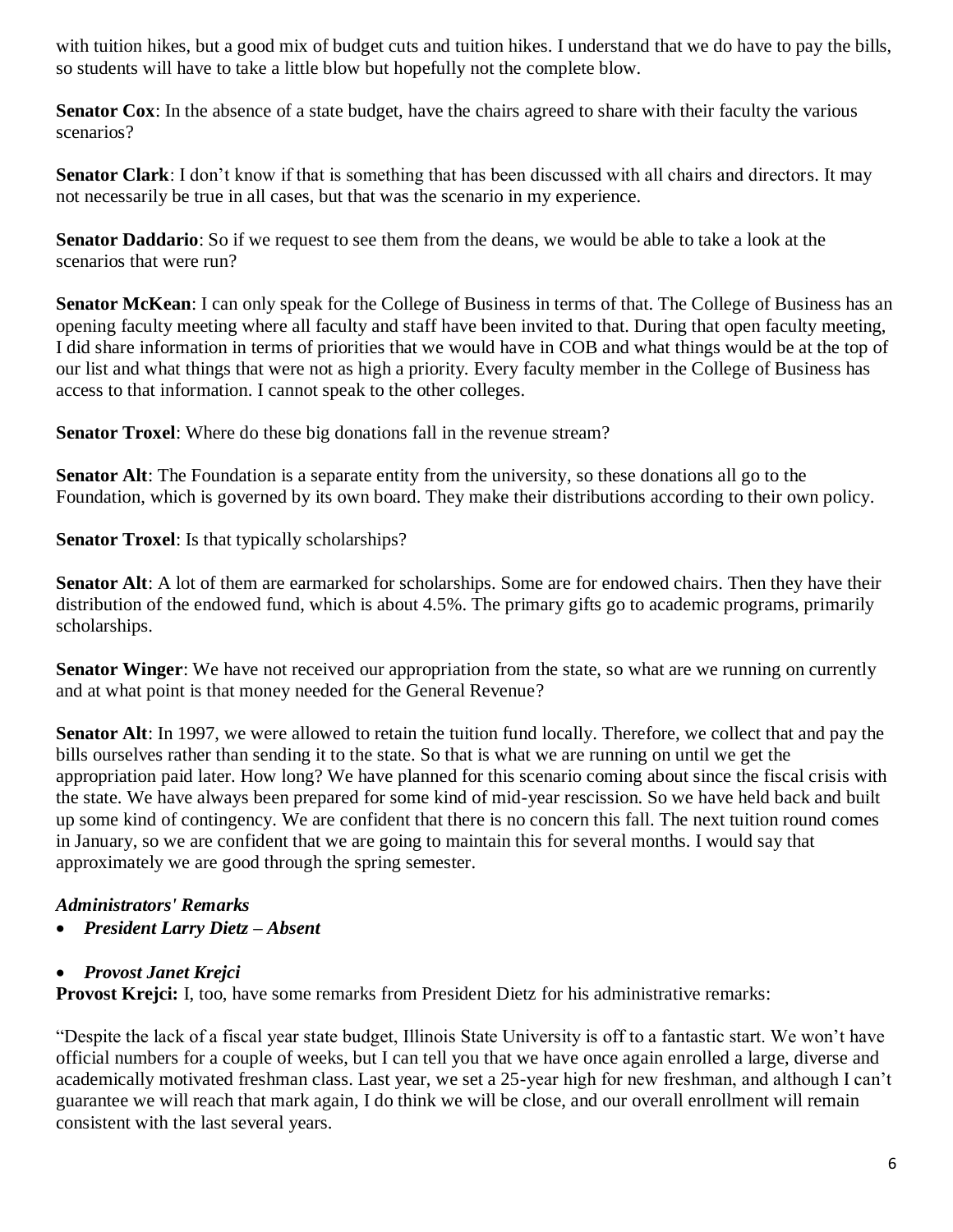On Monday, the *Washington Monthly* rated ISU 4<sup>th</sup> in the Midwest as a "Best Bang for the Buck" institution we were the only Illinois University to reach the top five. The "Best Bang for the Buck" ranking looks at academic rigor, costs, and student debt—so it says a lot for the quality and value of Illinois State.

Earlier this summer, ISU earned an honor we can all be very proud of. The *Chronicle of Higher Education*, rated us as a "Great College to Work For." What is so satisfying about this award, is that in addition to analyzing qualitative information about the University, they also surveyed our own faculty and staff members about what's it is like to work at ISU. That is a great vote of confidence in our shared governance processes.

I want to thank each of you and the entire campus for welcoming the new and returning students to campus. Move-in went smoothly and I had lots of positive comments including one from a Congressman whose daughter is enrolled here as a freshman about our efficiency and the friendliness of those he and his daughter met. I also want to wish all of you well for the remainder of the semester and look forward to working with you in this new year. We have a great deal to be proud of including 8 national rankings from last year and the improvement in one of those ranking already this year. So, together I am confident that we can continue to move ISU onward and upward. I will see you next time. Thanks."

(Provost Krejci Continued) For the Academic Affairs remarks, we have had a very busy and productive summer. We are really focusing on diversity. We had a great reception yesterday for diversity and we will continue to have an intentional focus on that. Civic engagement is high on the president's list and one of our goals. There was a civic engagement task force last year. A report was submitted to the president. He has asked that we continue the work to begin to move closer to specific conclusions about how we might structure civic engagement. We have asked Dr. Jan Paterson to serve as interim director of civic engagement for the next year as we continue to work on the recommendations of that task force.

We have been working with the students to say what is their message to bring to the college meetings some of their top priorities, looking at textbook affordability, Success Week, the ability to attend university sponsored sanctioned activities without having any penalty. In addition, we worked with the Chair of Chairs Council to talk about what do our chairs need for professional development. We have not had a retreat for new administrators, so we held a new chair and one of our deans' orientations in July. We also made changes to the administrative retreat held in August to try to be as relevant as we can. We have gotten good feedback on that.

I have asked all of our units to be very clear in their narrative about higher ed. There is a lot of negativity about higher ed and we need to move beyond being defensive and to articulate the incredible impact higher ed has on preparing our future students and leaders for a life of impact, meaningful work and for the ability to take our society where it needs to go. It is important to note that we are not only preparing our students for a job when they get into the workforce. We prepare them to master context, to critically think, to be perceptive and be persuasive.

We welcomed a new dean this summer, Jean Miller, for the College of Fine Arts. We have several dean searches going on. Because of the College of Business cycle, they hire quite early in the year, so we worked with Senator Kalter to get a Panel of Ten search together late in the year. Dr. Tony Lorsbach is the Panel of Ten Chair and Mark Walbert is the secretary. The pool was closed August 15. They will be meeting shortly to look at finalists. We have also named the Mennonite College of Nursing Search Committee. Dave Kopsell will be chairing that and Rita Baily will be serving as secretary.

Dr. Jeff Wood has decided recently to retire. His last day will be August 31. I have been working with the president. I have also interviewed the chairs/directors, assistant and associate deans from CAST asking them what attributes they need in an interim dean. I also talked with the college council chair and we hope to be making a decision shortly about an interim dean.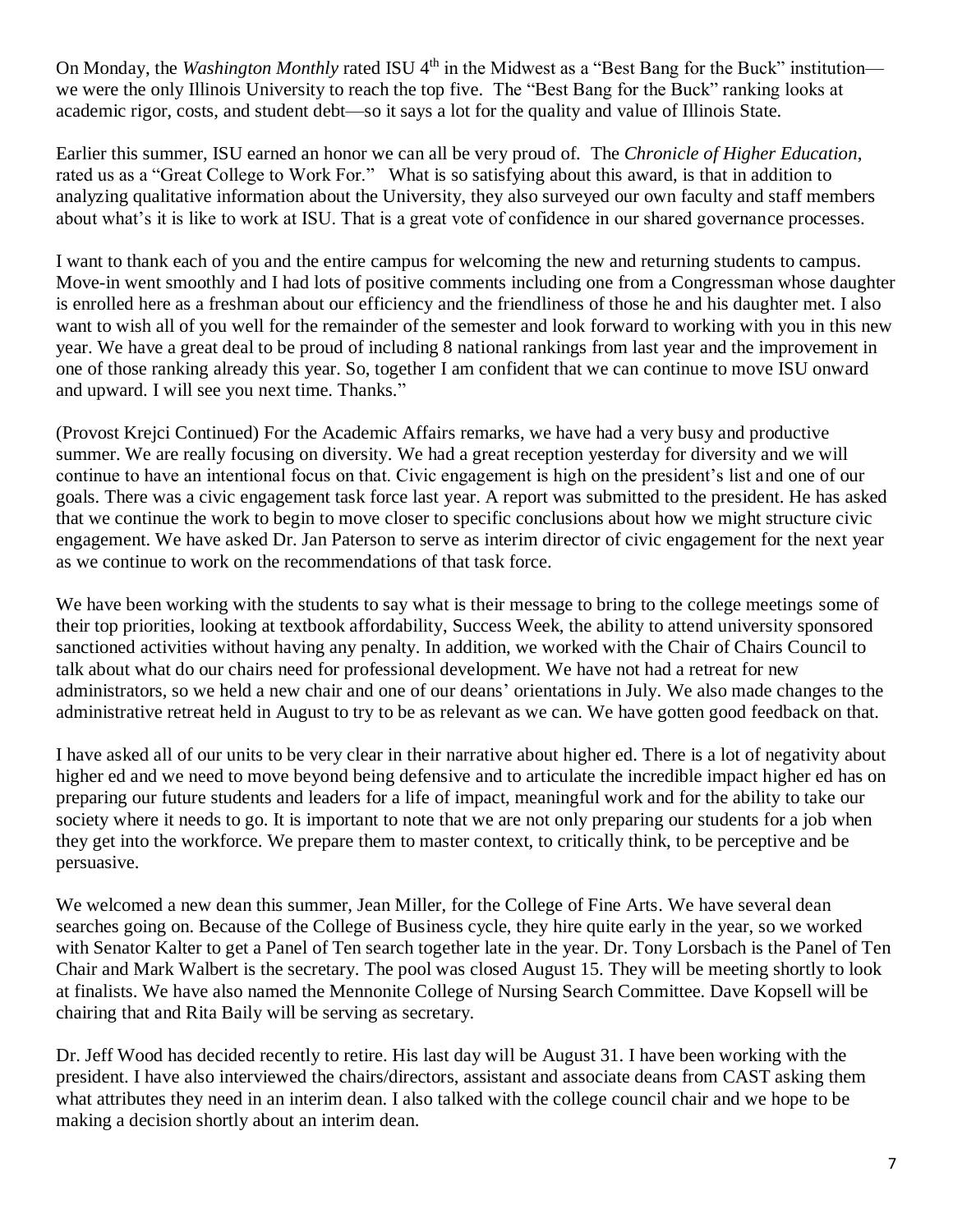Another search that we are looking at is the Associate Vice President for Research and Graduate Studies. I have been working with John Baur, who has been serving in that interim role until we launch that search.

We will not have exact numbers for enrollment right now, but we believe that there are 20,751 students registered. That is unofficial. We are up in undergraduates by 208 students. We are down slightly in graduate students. We had a record freshman class last year, but I will remind you that our freshman class this year is likely to be 20% larger than three years ago.

#### • *Vice President of Student Affairs Brent Paterson*

**Senator Paterson**: Welcome back to the students and faculty who were not here during the summer. We had a very successful move in and Welcome Week. We added a new part to Welcome Week and that was colleges having tents at the barbeque. I think that went very well. One of the teams that is part of the division is one that has been known as the Student Behavioral Intervention Team; it has a new name this year. It is the Redbird Care Team. This team continues to work in helping students who may be displaying unhealthy or dangerous behaviors. I will be sending some information out in the next week or so about the Redbird Care Team. The second team is the Inclusive Community Response Team. It was formerly the Campus Climate Team, but people thought we were talking about environmental issues in terms of climate. This will provide students with care and assistance when they are faced with biased-related incidents. The team also reviews a report of bias affecting students and refers them to the appropriate processes and services. It also monitors the environment on campus in terms of trends or issues that might be existing in terms of bias. The team will build an understanding of the campus community about diversity and social justice.

#### • *Vice President of Finance and Planning Greg Alt*

**Senator Alt:** I want to add my congratulations to the great results that Provost Krejci just shared and my appreciation for that. One of the key components is that we have stable enrollment and we have stable enrollment because we have great people working in enrollment and good faculty and staff. That is one of the key components in financial stability that the university has. This month's issue of *College Planning and Management* profiles Illinois State's efforts in bringing together facilities management practices, academics and environmental awareness providing a functional, attractive and safe environment for students, faculty and staff.

The renovation of Capen Auditorium was completed in June. Not quite as positive news is progress on the fine arts' project. The schematic design stage for the complex has been completed. Unfortunately, with the budget impasse, all state-funded work has ceased. There are probably another twelve to fifteen months of architectural designing and planning that needs to be done before that project can enter the construction phase.

The university acquired property located on Kingsley and College and work is in progress to create an additional 117 parking spaces. For right now, the new area will be a gravel surface, but we expect to have that completed in the next couple of weeks. Around the Manchester-Hewitt Hall, resurfacing is underway of the faculty/staff parking lot. It will probably be completed in mid-September. That project will include new lighting. The parking lot next to the Student Services Building has been expanded by 20 additional spaces for faculty parking.

**Senator Kalter:** Do we have any questions for any of the vice presidents? We will go to committee reports.

Academic Affairs Committee: Chairperson: Senator Gizzi (Fall)/(Spring: TBD); Secretary: Senator Heylin Administrative Affairs and Budget Committee: Chairperson: Senators Lessoff (Fall)/Hoelscher (Spring); Secretary: Senator Bantham Faculty Affairs Committee: Chairperson/Secretary: TBD Planning and Finance Committee: Chairperson: Senators Winger (Fall)/Marx (Spring); Secretary: Senator Browder Rules Committee: Chairperson: Senator Crowley; Secretary: Senator Trujillo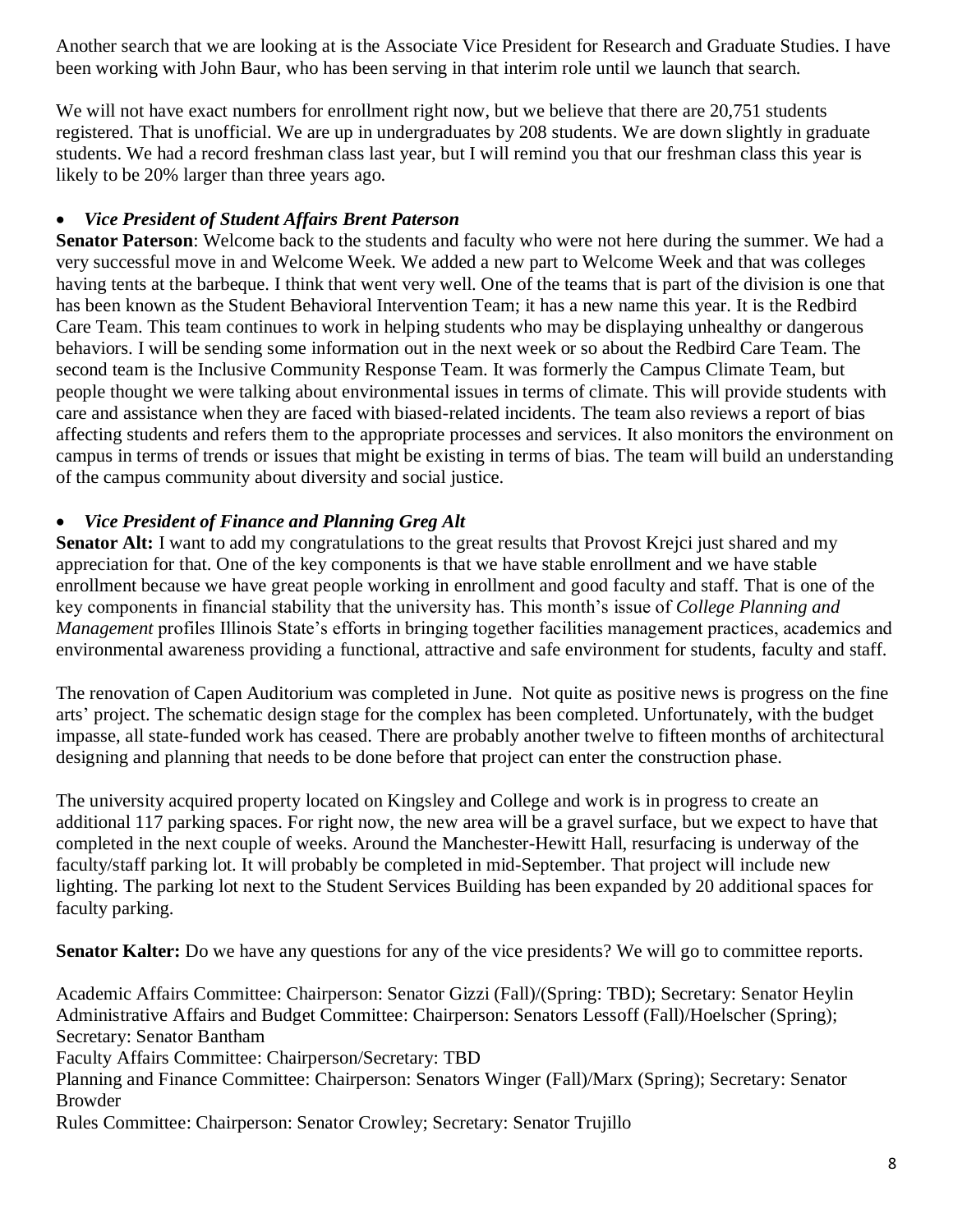#### *New Computer System – Overview/Question and Answer Session*

*(Deb Smitley, Senior Associate VP for Planning and Finance, Mark Walbert, Associate VP for Academic Technology, Troy Johnson, Associate VP for Enrollment Management, Matt Helm, Associate VP for Administrative Technology)*

**Senator Kalter:** We will next go to the Information/Action Item.

**Senator Lessoff:** Listed on the agenda is a presentation about the new computer system.

**Senator Kalter:** When I asked for questions for the administrators, we did not get any. It was not intended to be a presentation. It was intended to be a Q and A session after the administrator remarks. Since many of the administrators did not have much in their remarks about the computer system, maybe people didn't realize that that was the place for that. Do we want to have Q and A about the student computer system?

**Senator McHale**: I want to bring up a point that we discussed at our last meeting. We talked about the Go System and when the students choose courses, they are put in a folder called shopping cart. We were wondering if shopping cart could be changed to courses chosen.

**Vice President Helm**: We would have to see if we can customize that. That is the given functionality of the product. I don't know where it all embedded within the application.

**Senator McHale**: Do you have staff that would know that?

**Dr. Helm**: We have staff that could look that up. Oracle makes the decision on how they label their product, so that would be a better question for their product support. We can certainly ask them, but we don't have control over it since it is a pre-packaged product. We just have to see if we can customize it.

**Senator Kalter**: Is there any cost associated with that?

**Dr. Helm**: There is a cost with our time, but we don't pay the vendor directly to customize things.

**Senator Lessoff**: Given the provost report on enrollments that we have had is our version of Y2K. We were nervous last spring that problems in implementing the new registration system might affect enrollment, admissions. That didn't happen.

**Dr. Helm**: It is important to note how much work went into it by the entire campus. Over 200,000 hours were put toward the project and that is not even counting all the mitigation people are doing behind the scenes to ensure that things are put in manually when need be. I think what you are seeing is the dedication of that staff.

**Senator Daddario**: There seems to be a disconnect with how the problems with the computer system are affecting faculty and affecting students. From the student point of view, there have been lots of complaints about enrollment. Especially in the College of Fine Arts, there is a problem with recruitment. We don't have the ability to pull information from the system to tell who is enrolled as a Theatre Studies major. Could somebody speak to the difficulties that are being faced on the one hand the technical creation of the new program and the communication of that technical functionality to the application side of things?

**Dr. Helm**: A lot of the current work that is done is merging the data with data from other systems, sharing that data with data from other systems. Then we have another thing which is the reporting environment, which is you getting access to that data and being able to put it into a form that you can use. We do have a group that is working on reporting. They have an email address that you can send those types of queries to. In terms of the interworkings of the software, it is a very young system. A lot of the system is only three months old. The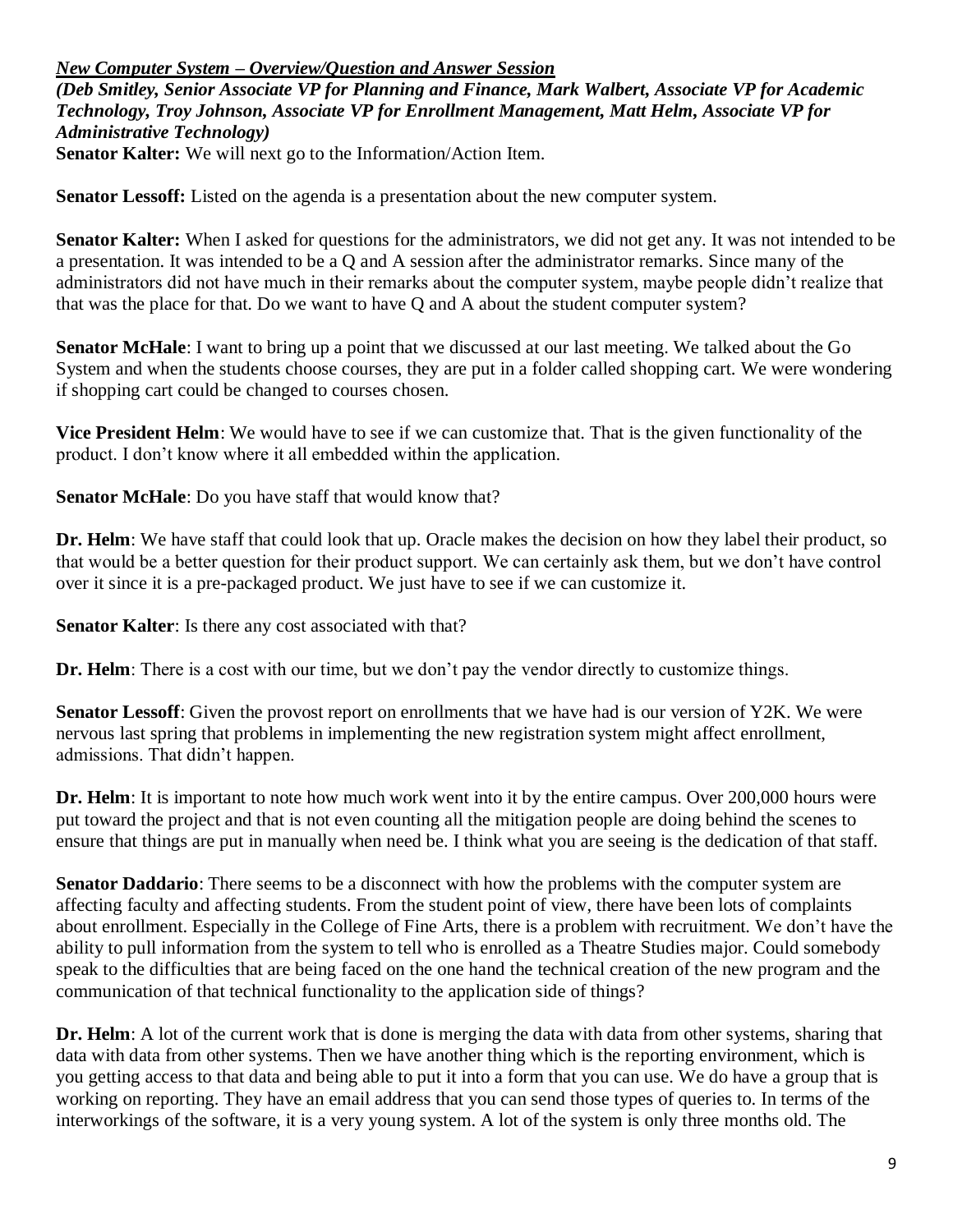application for admission is just a year old. We are still going through the pains of working through a lot of issues.

**Dr. Smitley**: You can link to the email address on the Registrar's website as well as off of the Planning, Research and Policy Analysis' website. Those requests are being reviewed by the Planning, Research and Policy Analysis Office, as well as someone in Enrollment Management. I don't remember the exact website address, but you can get to it on either of those sites or we can send that to you once I get back to my chair.

**Senator Kalter**: Troy, do you have anything to add to this about these kinds of glitches.

**Dr. Johnson**: Students, faculty and staff have shown patience as we are going through this process. I thank you for that. The new admission application is now open for fall 2016. We did see great improvement in the provision of data over the year, since there were many difficulties early last year. I am confident that we can get you the type of information that is actionable and we have a variety of ways to make that happen.

**Senator Gizzi**: In 2015, how did we end up with an Oracle product that looked like it was designed in 1997? Was this entirely a financial thing?

**Dr. Helm**: No, it wasn't necessarily a financial thing. Any of the products that you see today are scaled to meet a variety of needs of institutions of a variety of sizes. I know that Oracle is re-styling currently because they heard that from a lot of people. In fact, they heard it from us when they came on campus and showed it to us. So they are well aware of the issue, but it does take a long time because it is a very complex issue. I would hope that they would start with the student self-service part of it and the faculty part of it.

**Senator Gizzi**: The issue that bothers me the most is the inability to print out a roster with photos all in one print out.

**Dr. Johnson**: We will get better at this. The first year is implementation. Then we start to leverage it better as our experience gets up to speed.

**Senator Lessoff**: Given all of the stress of the people in the Registrar's Office and the Admissions Office, now we are in this year of concerns about the budget. I am just hoping that the people in your office got thanked.

**Dr. Johnson**: That is very generous and I have to say the president and the vice presidents really did a good job of trying to say thanks very often. We hear it often intermixed with when are you going to get this report out.

### *Information/Action Item:*

#### *08.10.15.01 Academic Progress Alert Revision (Jonathan Rosenthal, Associate Provost for Undergraduate Education)*

**Senator Kalter:** My alarm is about to go off, so I'm going to make an executive decision and say we are going to do the Academic Progress Alert and the Academic Calendar. The reason that the APA is an Information/Action Item is that they are on a timeline to get out academic progress alert grades in a revised way by the fifth week. If we did not do this tonight, we would be doing it on the fourth week.

**Dr. Rosenthal**: We have had to make many changes because of the LEAPForward initiative. Our new system is not able to collect APA grades the way the old system was. The new system will be better because faculty will have fewer grades to submit and advisors will have better information. The current system is that we collect grades in all 100-level courses. That provides us grades that we don't need and to miss grades that we do need. In the new system, we will be using Grades First, which is the way we have collected grades for special populations in the past. We will collect grades only once around mid-term time and we will be able to collect grades for all first-time college students, as well as the special populations.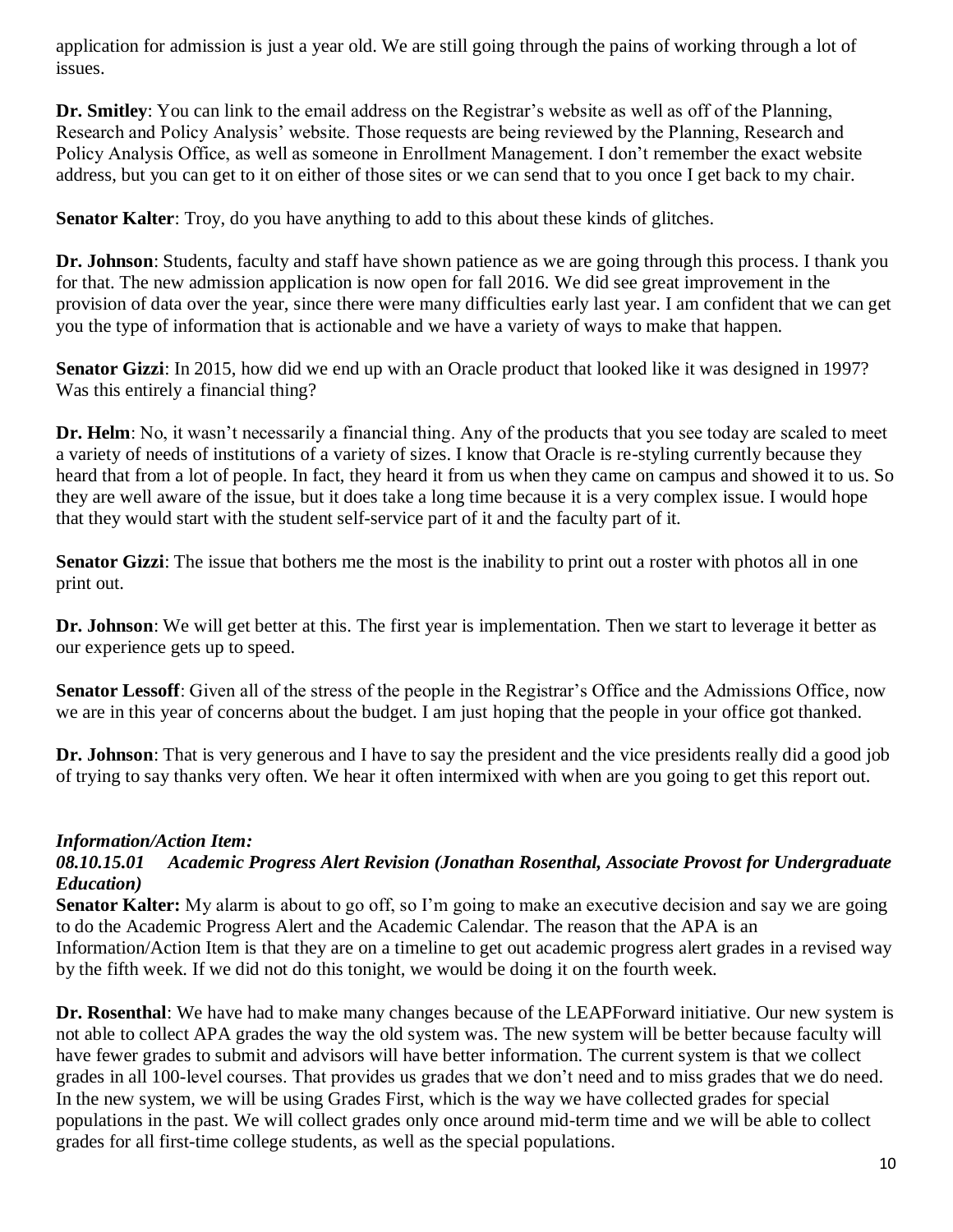**Senator Kendrick**: Is this still only for 100-level classes or does it apply to 200 and 300 as well?

**Dr. Rosenthal**: We won't ask for 100-level classes anymore because that was kind of a proxy. It was as good as we could do in the old system to get at first-time college students. We now know our full roster of first-time college students. We will ask about their grades in any level course that they are in.

**Motion XLVI-5:** By Senator Gizzi, seconded by Senator McHale, to move the item to action. The motion was unanimously approved.

#### **No motion to approve.**

**Senator Kalter**: All in favor of approving this revision to the Academic Progress Alert method, please signify by saying aye.

The revision was unanimously approved.

*The following Information Items were moved to the next Senate Agenda: 02.10.12.06 From 2014-15 Academic Affairs Committee: 4.1.3 Textbooks Policy –No Revisions*

- *04.10.15.01 From 2014-15 Academic Affairs Committee: 4.1.17 Classroom Disruption Policy – Revised*
- *04.10.15.02 From 2014-15 Academic Affairs Committee: 9.6 Policy on Student Computer Ownership – No Revisions*
- *04.10.15.03 From 2014-15 Academic Affairs Committee: 2.1.19 Verification of Student Identity Policy – No Revisions*

#### *04.10.15.04 From 2014-15 Academic Affairs Committee: 8.5.1 University Library Policy – Revised*

#### *Advisory Item:*

#### *08.06.15.01-06 Academic Calendars and Documents (Sam Catanzaro, Assistant Vice President for Academic Administration)*

**Dr. Catanzaro:** The Academic Calendar gets laid out several years in advance. Referring to the handouts that came with it, the development considerations handout references the number of constraints that we have. We cannot move Thanksgiving. We need to provide a certain number of class meetings and minutes in classes to meet compliance regulations. We have two draft calendars; one for 2019-20 and one for 2020-21. These are pretty much the same calendars we have been operating under since we shifted from having a single fall break day to the full week of Thanksgiving off as fall break.

**Senator Daddario**: Has there been a conversation in the past about pedagogical efficacy of one week back after Thanksgiving break?

**Senator Kalter**: As the former chair of the Administrative Affairs and Budget Committee, we used to get why are Thanksgiving and spring break where they are. I know that is talked about in Student Affairs the effect that it has on student health because of this long lead up without any break whatsoever. One of the serious objections to moving it was from the fine arts because of the way fine arts does their types of finals. It really does not work very well with fine arts' final exams.

**Senator Daddario**: Or potentially any type of creative project.

**Senator Dawson**: Success Week may help if we have a one-week or a two-week on return.